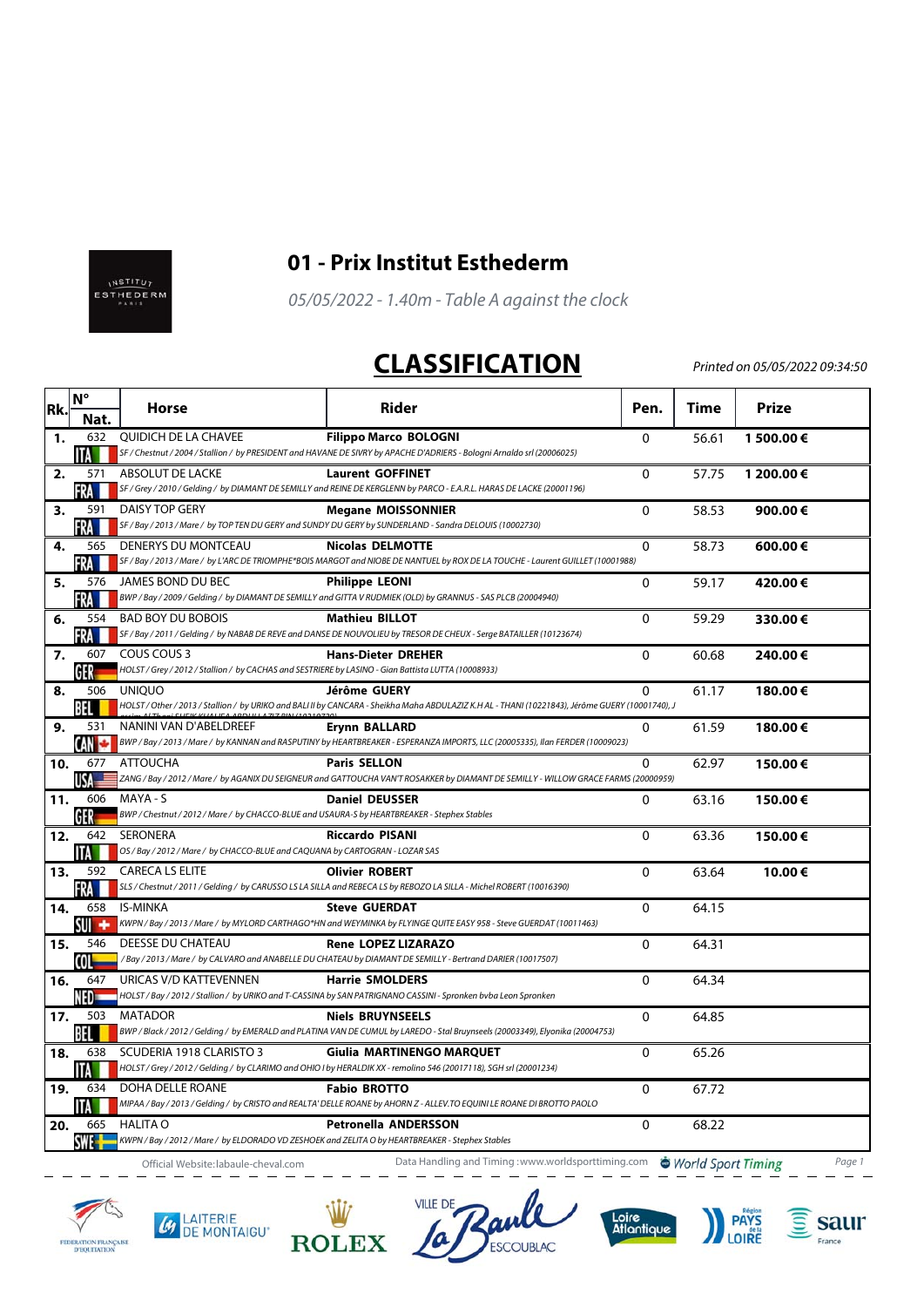## **CLASSIFICATION**

| Rk. | $N^{\circ}$<br>Nat.        | <b>Horse</b>                                                                                                                      | Rider                                                                                                                                                                 | Pen.     | Time  | <b>Prize</b> |
|-----|----------------------------|-----------------------------------------------------------------------------------------------------------------------------------|-----------------------------------------------------------------------------------------------------------------------------------------------------------------------|----------|-------|--------------|
| 21. | 586<br>FRA                 | <b>CATCHAR MAIL</b>                                                                                                               | <b>Edward LEVY</b><br>SF / Bay / 2012 / Stallion / by DIAMANT DE SEMILLY and KATCHINA MAIL by CALVARO - Bernard Pierre LE COURTOIS (10124067)                         | 0        | 68.73 |              |
| 22. | 538<br><b>CAN C</b>        | DIEU MERCI VAN T & L                                                                                                              | <b>Beth UNDERHILL</b><br>SBS / Bay / 2009 / Stallion / by TOULON and MORÄNA by CORRADO-I - Torrey Pines Stable Inc (20000638), REIN FAMILY LLC. (20005962)            | 0        | 69.78 |              |
| 23. | 661<br>SUIT<br>۰           | <b>BABYLONE DES ERABLES</b>                                                                                                       | <b>Edouard SCHMITZ</b><br>CHS / Chestnut / 2011 / Mare / by CHAI D and UMBRELLA DES ERABLES by KASHMIR VAN HET SCHUTTERSHOF - Arturo FASANA (10123232), Céline FASA   | 0        | 70.07 |              |
| 24. | 514<br>BEL                 | NEVADOS S                                                                                                                         | <b>Gregory WATHELET</b><br>PZHK / Grey / 2008 / Stallion / by CALVADOS Z and NESTIA S by ROMUALDO KWPN - Nevados Group (20006124)                                     | 0        | 70.13 |              |
| 25. | 611<br>GER                 | <b>FLOWER GIRL</b><br>HOLST / Bay / 2013 / Mare / - Nybor Pferde GmbH & Co.KG (20000212)                                          | <b>Marcus EHNING</b>                                                                                                                                                  | $\Omega$ | 70.35 |              |
| 26. | 621<br>IRL                 | <b>CRISTELLO</b><br>KWPN / Bay / 2007 / Stallion / by NUMERO UNO and VOLSTELLE by VOLTAIRE - Onyx Consulting Ltd (20000671)       | <b>Denis LYNCH</b>                                                                                                                                                    | $\Omega$ | 70.80 |              |
| 27. | 669<br>SWE- <mark>-</mark> | <b>OUINTI VON HOF</b>                                                                                                             | Wilma HELLSTRÖM<br>CHS / Bay / 2012 / Gelding / by QUICKLIJ B Z and COLONIA VON HOF by HRH COLOMBARDO - Eyedidit AB (20001696)                                        | 2        | 73.51 |              |
| 28. | 540<br>CAN C               | DIAMANTHELLA VG Z                                                                                                                 | <b>Tim WILKS</b><br>ZANG / Chestnut / 2013 / Mare / by DIAMANT DE SEMILLY and RICCERDE D by HICKORY MAIL - IN Showjumpers (20000058)                                  | 2        | 73.85 |              |
| 29. | 649<br>su +                | DUBAI DU BOIS PINCHET                                                                                                             | <b>Bryan BALSIGER</b><br>SBS / Bay / 2009 / Mare / by KASHMIR VAN SCHUTTERSHOF and ZAFIERIE by ANDIAMO - Olivier DE COULON (10126984)                                 | 3        | 74.77 |              |
| 30. | 518<br>BRA ®               | <b>CHIEF TIBRI Z MFS</b><br>ZANG / Other / 2009 / Gelding / by CORLAND and BUTTERFLY by BERLIN - S.C.E.A. SAINT GILLES (20018603) | Pedro JUNQUEIRA MUYLAERT                                                                                                                                              | 4        | 55.57 |              |
| 31. | 560<br>FRA                 | DIAMANT DE RIVERLAND                                                                                                              | <b>Francois Xavier BOUDANT</b><br>/Chestnut/2013/Gelding/by DIAMANT DE SEMILLY and FOR FUNNETTY Z by FOR PLEASURE - S.C. ECURIES DE LA MONNEROT (20006212)            | 4        | 57.65 |              |
| 32. | 656<br>SUI +               | <b>CALL ME CARLY</b><br>HOLST / Grey / 2010 / Gelding / by CLARIMO and SILBERMOON I by CARDINO - Grob Albert & Grob Ingrid        | <b>Dominik FUHRER</b>                                                                                                                                                 | 4        | 59.08 |              |
| 33. | 578<br>FRA                 | <b>DJAGGER SEMILLY</b>                                                                                                            | <b>Penelope LEPREVOST</b><br>SF / Bay / 2013 / Gelding / by DIAMANT DE SEMILLY and LA MARE by APACHE D'ADRIERS - Richard LEVALLOIS (10163673)                         | 4        | 62.02 |              |
| 34. | 582<br>FRA                 | <b>ERMES DI TAI</b>                                                                                                               | <b>Aurelien LEROY</b><br>/Bay / 2014 / Stallion / by CANTURANO and VITTORIA DI TAI by L'ARC DE TRIOMPHE*BOIS MARGOT - S.A.S. HARAS DE CONQUES (20003128)              | 4        | 62.56 |              |
| 35. | FRA                        | 574 CYMBA                                                                                                                         | <b>Julien GONIN</b><br>SF / Bay / 2012 / Mare / by RADIEUX and MELUSINE DES YVERS by ADELFOS - Melanie SUBLET GARIN (10054291)                                        | 4        | 66.14 |              |
| 36. | 523<br><b>BRA</b> O        | OH ALFONS SANTO ANTONIO                                                                                                           | <b>Yuri MANSUR</b><br>ESH / Bay / 2007 / Gelding / by AROMATS and FIORELLA by FALSE PASS - Santo Antonio Horses BV (20005286), Clear Round B.V. (20000631), Yuri MANS | 4        | 66.36 |              |
| 37. | 618<br>GER                 | SIDNEY SAM B                                                                                                                      | <b>Jana WARGERS</b><br>HOLST / Bay / 2013 / Gelding / by SINGULORD JOT and SUNA B by CANTURO - Ashford Farm BV (20000148), Jos LANSINK (10011411)                     | 4        | 67.55 |              |
| 38. | 567<br>FRA III             | <b>EMIR DU CHANU</b>                                                                                                              | <b>Marie DEMONTE</b><br>SF / Bay / 2014 / Stallion / by AIR JORDAN and JADECHANU by PAPILLON ROUGE*NORMANDIE - S.N.C ECURIE DU HERRIN (20000830)                      | 4        | 67.67 |              |
| 39. | 626                        | MIEBELLO                                                                                                                          | <b>Mark MCAULEY</b><br>SWB / Grey / 2004 / Gelding / by FLYINGE QUITE EASY 958 and BELLAMIE by CARDENTO 933 - S.C.E.A. LA TUILIERE (20016545)                         | 4        | 75.11 |              |
| 40. | 526<br><b>BRA</b> O        | <b>VDL EDGARM</b>                                                                                                                 | <b>Marlon MODOLO ZANOTELLI</b><br>KWPN / Chestnut / 2009 / Gelding / by AREZZO VDL and ARAMEE O.A. by MARLON - Bjørn Rune GJELSTEN (10166145)                         | 5        | 72.34 |              |
| 41. | 655<br>su +                | THE SINNER<br>OS / Bay / 2008 / Gelding / by SANVARO and ANDREA GOLD by LANDGOLD 3 - Luigi BALERI (10008170)                      | <b>Martin FUCHS</b>                                                                                                                                                   | 5        | 72.90 |              |
| 42. | 511<br>BEL                 | IQ VAN HET STEENTJE<br>BWP / Bay / 2008 / Gelding / by TOULON and ATLETHA VAN T STEENTJE by KANNAN - Bert VERMEIR (10029725)      | <b>Wilm VERMEIR</b>                                                                                                                                                   | 5        | 76.28 |              |
| 43. | 597<br>FRA                 | BOND JAMESBOND DE HAY                                                                                                             | <b>Kevin STAUT</b><br>SF / Bay / 2011 / Stallion / by DIAMANT DE SEMILLY and NOYA D'ORCIVAL by KANNAN*GFE - Yves BERTHOLLET (10157254), Jean Luc L'HELGOUARCH (1      | 9        | 76.64 |              |
| 44. | 516<br><b>BRA</b>          | MY WAY                                                                                                                            | <b>Luiz Francisco DE AZEVEDO</b><br>OS / Grey / 2010 / Stallion / by MYLORD CARTHAGO*HN and CASSINA by CASSINI II - HEST INVESTMENT FUND LIMITED (20005034)           | 11       | 78.15 |              |
| 45. | 569<br>FRA                 | <b>BIANCA STAR</b>                                                                                                                | <b>Pierre Marie FRIANT</b><br>SF / Bay / 2011 / Mare / by QUICK STAR and KIM DE DAMPIERRE by QUALISCO III - S.A.R.L. EQUIOUEST (20016903)                             | 12       | 64.62 |              |
| 46. | 583                        | <b>BARY LOUVO</b><br>/Bay / 2011 / Gelding / by TORO LOUVO and UNE LOUVO by LEONARDO LOUVO - S.A.R.L. GBHR (20002785)             | <b>Robin LESQUEREN</b>                                                                                                                                                | 12       | 68.32 |              |
| 47. | 615<br>GER                 | FELIDAE<br>HANN / Bay / 2013 / Mare / by FAVORIT ASK and FOR EVER by FOR KEEPS - Lars NIEBERG (10000416)                          | <b>Gerrit NIEBERG</b>                                                                                                                                                 | 16       | 67.00 |              |

**4** LAITERIE

Official Website: labaule-cheval.com **Data Handling and Timing :www.worldsporttiming.com The World Sport Timing** 

**ESCOUBLAC** 

Loire<br>Atlantique

**VILLE DE** 

**ROLEX** 

**PAYS**<br>LOIRE

 $\widehat{\mathbf{S}}$  saur

France